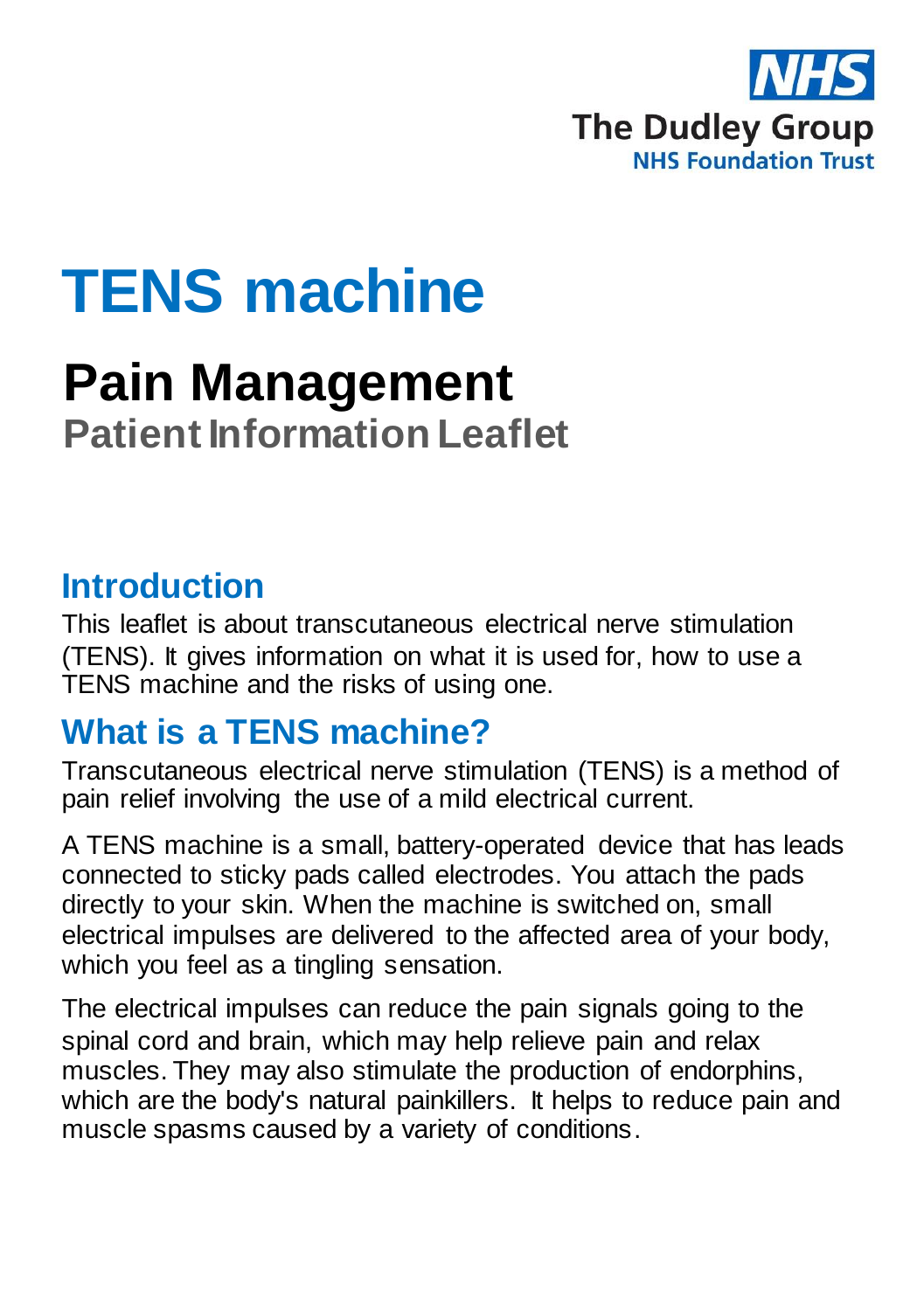### **What are the benefits of a TENS machine?**

It can help with:

- Arthritic pain
- Widespread pain conditions
- Neck pain
- Back pain
- Knee pain
- Muscular pain

The treatment is generally very safe. It can be used instead of, or in addition to, the treatments you are currently receiving. TENS machines are portable.

## **Does TENS work?**

TENS is not a cure for your pain but it can give you short-term relief whilst the machine is on. It needs to be used for a minimum of two hours at a time but can be used as little or as often as you require.

#### **What are the risks?**

For most people, TENS is a safe treatment with no risks or side effects.

Some people may be allergic to the pads and their skin may become red and irritated.

#### **Do not use it without first seeking medical advice if:**

- You have a pacemaker or another type of electrical or metal implant in your body.
- You are pregnant, or there is a chance you might be pregnant TENS may not be recommended early in pregnancy.
- You have epilepsy or a heart problem.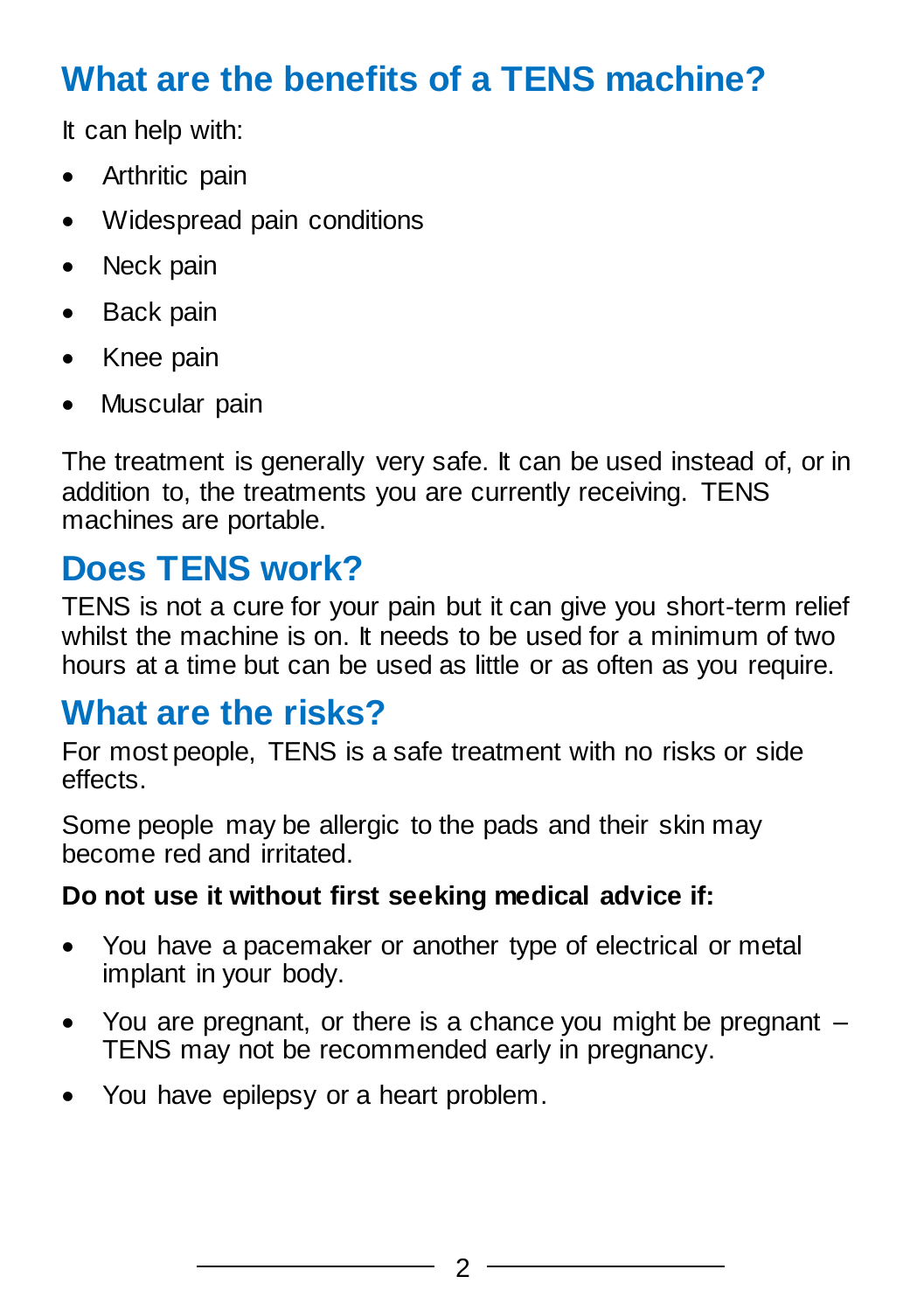#### **How do I use a TENS machine?**

We will book you into a TENS clinic with a nurse who will go through how to use the machine. We will also provide you with the manufacturer's instructions and give you advice on pad placement.

TENS machines are small and lightweight, so you can use them while you are on the move. You can put it in your pocket, clip it to your belt or hold it in your hand.

You can use TENS throughout the day for as long as you like, although it should not be used while you are driving, operating machinery, or in the bath or shower.

#### **Does it hurt when the machine is on?**

No, it should not be painful. You will feel a slight tingling sensation pass through your skin when the machine is on. You start on a low setting and gradually increase it until the sensation feels strong but comfortable. If the tingling sensation starts to feel painful or uncomfortable, reduce it slightly.

#### **Can I find out more?**

You can find out more from the following website:

#### **NHS Choices**

[TENS machines](http://www.nhs.uk/conditions/tens/Pages/Introduction.aspx)